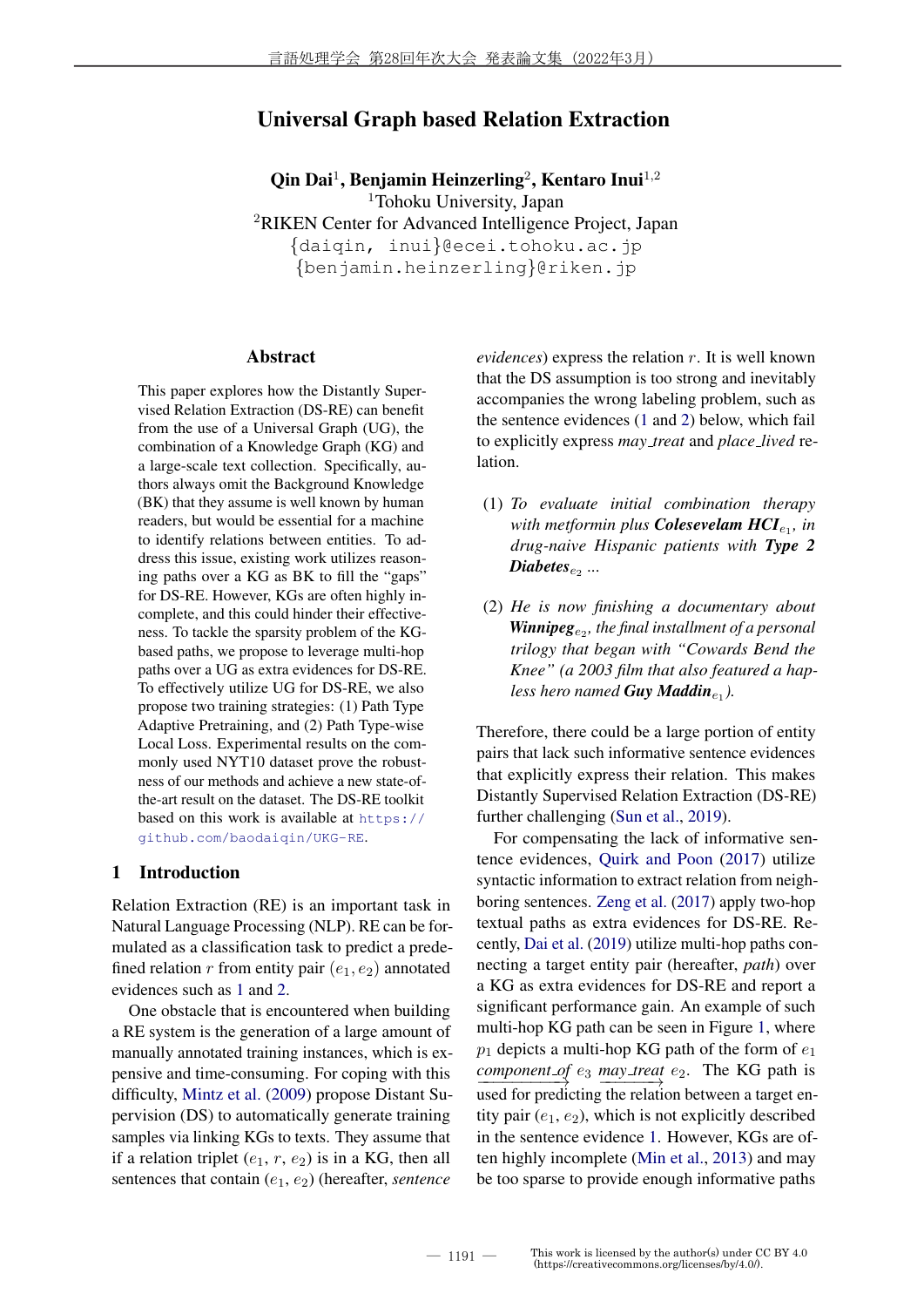

Figure 1: Overview of our UG-based framework, where Colesevelam HCl and Type 2 Diabetes are the target entities, COLESEVELAM ..., Colestipol and hyperglyceridemia are intermediate entities, each UG path consists of multiple hops and each hop represents a KG relation (such as "*Colestipol may treat hyperglyceridemia*") or Text (or Textual) relation (such as TR1 and TR2), which is the sentence containing two (target or intermediate) entities.

in practice, which may hamper the effectiveness of multi-hop paths.

Given this background, this work proposes to utilize multi-hop paths over a Universal Graph (UG) as extra evidences for DS-RE. Here, we define a UG as a joint graph representation of both KG and a large text collection (hereafter, *Text*), where each node represents an entity from KG or Text, and each edge indicates a KG relation or Textual relation, as shown in Figure 1. The path  $p_2$  in the figure is an example of UG path, comprising a textual edge TR1, a KG edge *may treat*, and another textual edge TR2. By augmenting the original KG with textual edges, one can expect far more chances to find informative path evidences between any given target entity pairs, because the number of such textual edges is likely to be much larger than the number of KG edges (Note that one can collect as many textual edges as needed from a raw text corpus with an entity linker). Extending a KG to a UG, therefore, may allow a DS-RE model to learn richer distant supervision signals.

Motivated by this, in this work, we address how one can make effective use of UG for DS-RE. However, we observe that a straightforward extension of the KG based model (Dai et al., 2019) to the UG setting tends to allocate the majority of attention to only a limited set of UG paths such as short KG paths and miss out the learning from a wide range of UG paths (§3.1), which hinders performance gain. In order to alleviate the negative effect of the attention bias, we propose two training (or debiasing) strategies: (1) Path Type Adaptive Pretraining (§3.2); and (2) Path Type-wise Local Loss (§3.3). Experimental results on the commonly used NYT10 (Riedel et al., 2010) datasets prove that: (1) UG paths have the potential to bring performance gain for DS-RE as compared with the KG paths; (2) the proposed training methods are effective to fully exploit the potential of UG paths for DS-RE because the proposed methods significantly and consistently outperform several baselines and achieve a new state-of-the-art result on the dataset. The DS-RE toolkit based on this work is available at https://github.com/baodaiqin/UKG-RE.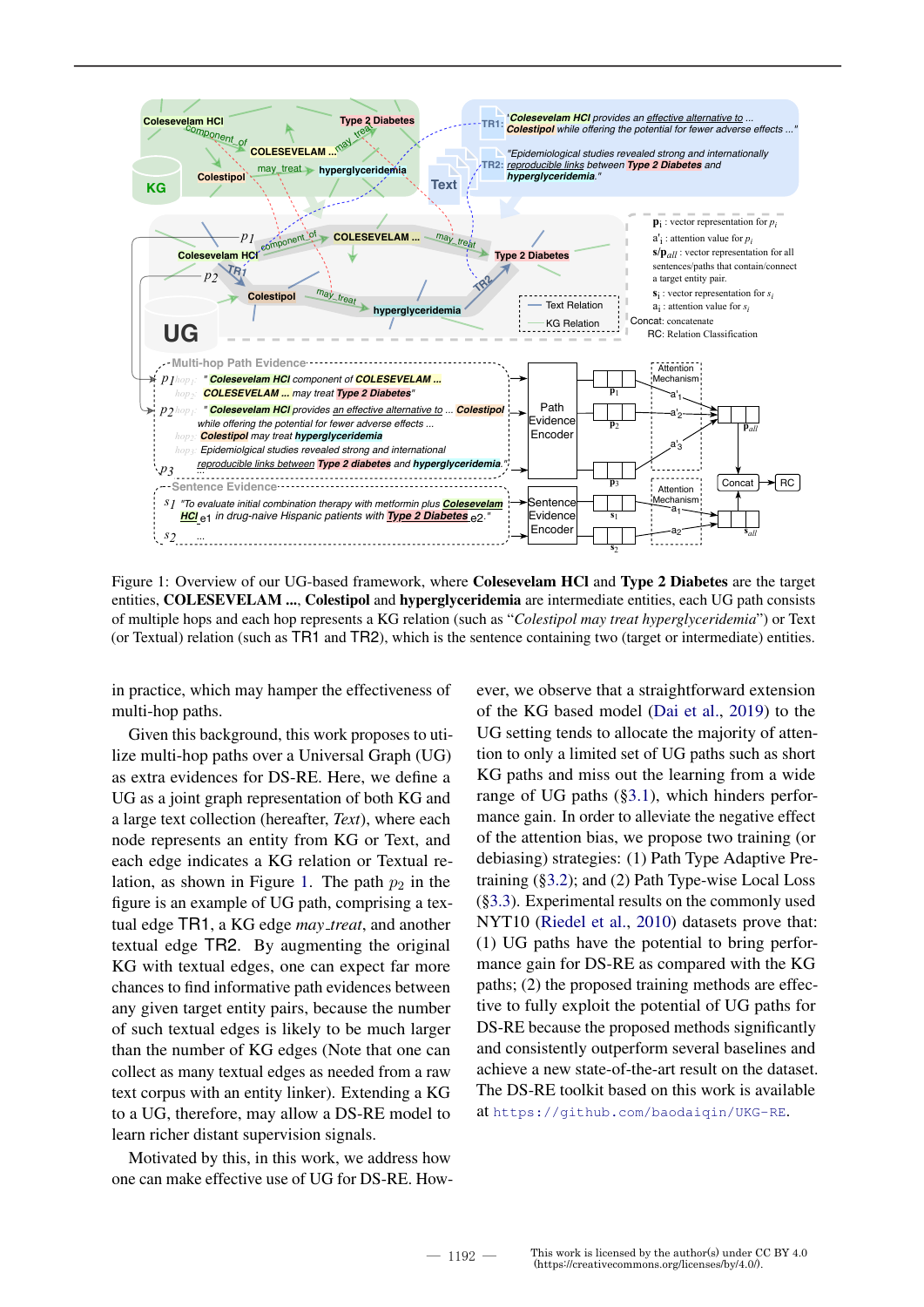

Figure 2: Path type and attention

Figure 3: Average attention weights across different path types.

## 2 Base Model

We select the DS-RE model proposed by Dai et al. (2019) as our base model and extend it into our UG setting. Given a target entity pair  $(e_1, e_2)$ , a bag of corresponding sentence evidences  $S_r = \{s_1, ..., s_n\}$  and a bag of UG paths  $P_r =$  $\{p_1, ..., p_m\}$ , the base model aims to measure the probability of  $(e_1, e_2)$  having a predefined relation  $r$  (including the empty relation NA). The base model consists of four main modules: KG Encoder, Sentence Evidence Encoder, Path Evidence Encoder and Relation Classification Layer, as shown in Figure 1 (Please see the paper (Dai et al., 2021) for details.)

## 3 Proposed Method

### 3.1 Problem of Attention Bias

While extending the KG-based base model (Dai et al., 2019) into UG setting, we observe that the base model tends to allocate more attention to KG paths as compared to Textual paths (i.e., the path comes form Text) and Hybrid paths (i.e., the path comes from both Text and KG), as shown in Figure 3. We consider that this would be because paths including Textual relations (i.e., Textual and Hybrid paths) are comparatively much more implicit than KG paths, but which does not necessarily mean the former is not useful. For instance, in Figure 1, the complex Hybrid path  $p_2$  is useful for predicting (Colesevelam HCl, *may treat*, **Type 2 Diabetes**), because  $p_2$  implies a plausible line of reasoning " *Colesevelam HCl*  $\underline{alternative\_to}$  Colestipol  $\underline{may\_treeat}$  hyperglyc- $\longrightarrow$ *eridemia strong\_link\_to Type 2 Diabetes*". However, due to the attention bias mentioned above, the base model allocates low attention ( $a'_2 \approx$ 



Figure 4: Average attention weights across different path types.

 $8.0 \times 10^{-36}$ ) on the informative path, and thus fails to learn from such implicit but useful evidences.

#### 3.2 Path Type Adaptive Pretraining

As shown in Figure 3, the base model tends to bias toward KG paths. This indicates that the base model mainly relies on KG paths, as a result, it is incapable of capturing informative features from Textual and Hybrid paths.

To address this issue, we propose a debiasing strategy called Path Type Adaptive Pretraining. In this strategy, we pretrain the base model sequentially using Textual, Hybrid, and KG Paths as path evidences, and then finetune it with all types of UG paths (see the paper (Dai et al., 2021) for details).

#### 3.3 Path Type-wise Local Loss Training

Similarly, we also propose another training strategy called Path Type-wise Local Loss to reduce the negative effect of the attention bias. As shown in Figure 4. the path type-wise local loss measures the cross-entropy between the prediction from each type of UG paths (e.g., Hybrid path) and the target relation (e.g., *place lived*). We denote this loss as  $L_{type}$  (e.g.,  $L_{Hybrid}$ ) and calculate it via Equation 1,

$$
L_{type} = CrossEntropy(Y, W^T H_{type}) \qquad (1)
$$

where  $W$  is the representation matrix of relations with width equal to the number of relations and height equal to path feature dimension, Y is matrix of one-hot encoded target relations and  $H$  is the feature of one type of UG paths (e.g.,  $H_{Hubrid}$ ).

The overall loss of the UG based DS-RE model (denoted as  $L$ ) consists of the entire UG path loss  $(L_{UG})$ , KG path loss  $(L_{KG})$ , Textual path loss  $(L_{Textual})$  and Hybrid path loss $(L_{Hybrid})$ , which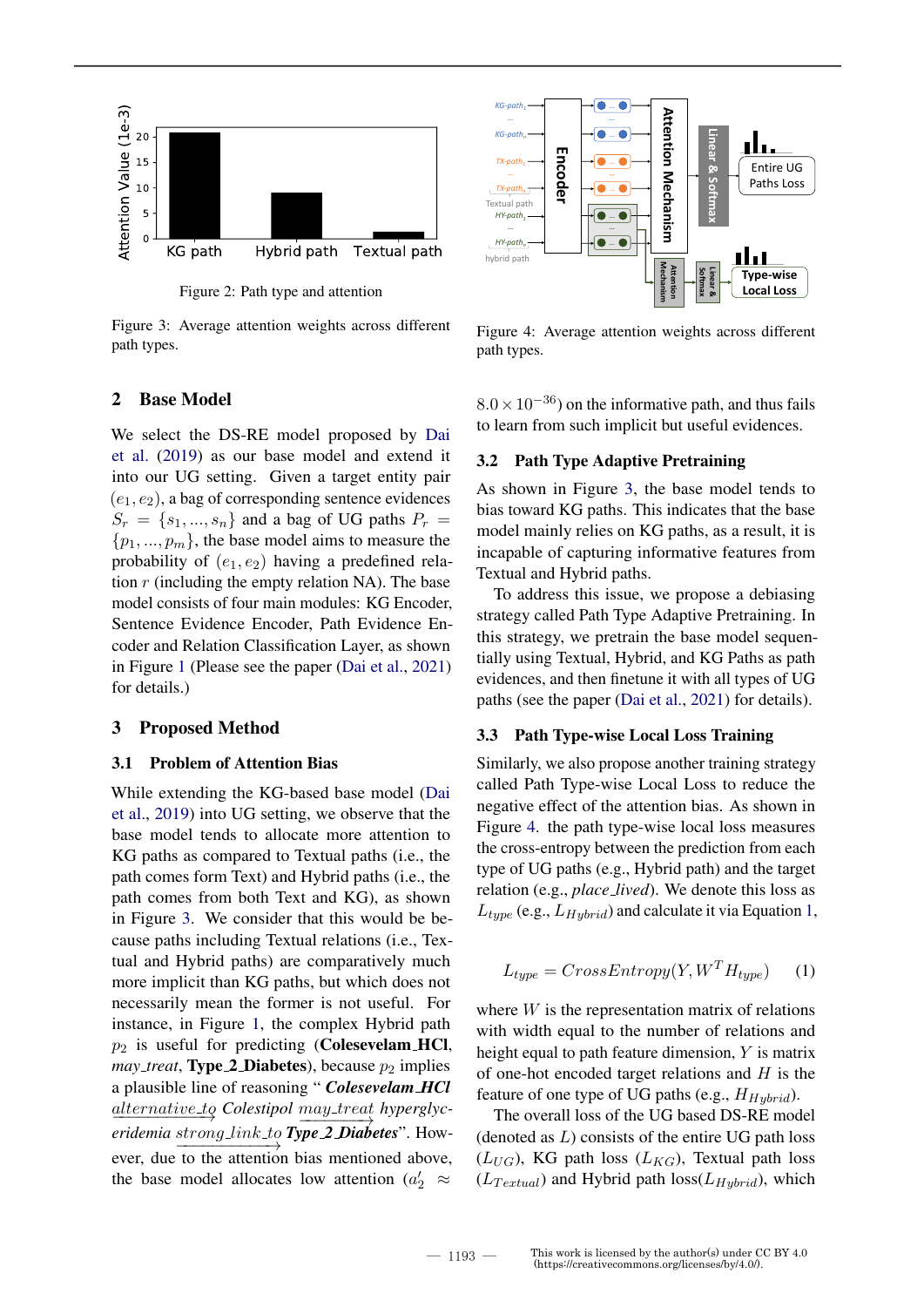

Figure 5: Precision-Recall curves on NYT10 dataset, where "Sent+KG" is the base model, which uses both sentence evidences and KG paths. "Sent+UG" is the extension of KG paths with UG paths, "Sent+UG+Pretrian" represents the pretraining strategy described in S3.2, "Type-wise LocLoss" does the training strategy described in S3.3, and "AUC" denotes the area under curve.



Figure 6: Precision-Recall curves of previous sate-ofthe-art methods and our proposed model on NYT10 dataset.

is calculated via Equation 2, where  $\beta$  is a hyperparameter denoting the weight of each loss.

$$
L = L_{UG} + \beta_1 L_{KG} + \beta_2 L_{Textual} + \beta_3 L_{Hybrid}
$$
\n(2)

### 4 Experiments

#### 4.1 Data

We evaluate our proposed framework on the NYT10 dataset (Riedel et al., 2010). The statistics of the dataset is summarized in Table 1 in Appendix (see the paper (Dai et al., 2021) for details).

## 4.2 Results and Discussion

The results shown in Figure 5 indicate that: (1)"Sent+UG" does not have obvious advantages

than "Sent+KG", illustrating that due to the biases discussed in §3.1, simply applying UG paths on the base model has limited effect on performance gain; (2) our proposed training strategies "Sent+UG+Pretrain" and "Type-wise LocLoss" can effectively take advantage of the rich UG paths for DS-RE because they beat the strong baseline "Sent+KG" on the commonly used DS-RE dataset. In addition, although "Type-wise LocLoss" and "Sent+UG+Pretrain" are equally effective, the former has better operability in practice, because the former could avoid retraining whenever new UG paths comes. Case Study please see Appendix for case study.

Comparison with State-of-the-art Baselines on NYT10. To demonstrate the effectiveness of our proposed model, we also compare it against the following baselines on NYT10 dataset: Mintz (Mintz et al., 2009), MultiR (Hoffmann et al., 2011), MIMLRE (Surdeanu et al., 2012), PCNN (Zeng et al., 2015), PCNN+ATT (Lin et al., 2016), BGWA (Jat et al., 2018), PCNN+HATT (Han et al., 2018), RESIDE (Vashishth et al., 2018), DIS-TRE (Alt et al., 2019), Sent+KG (Dai et al., 2019) and UGDSRE (Dai et al., 2021). The results shown in Figure 6 indicate that: our model (i.e., "Typewise LocLoss") can effectively take advantage of the rich UG paths for DS-RE because it beats several strong baselines and achieves a new state-ofthe-art AUC score, especially when the recall is greater than 0.4 on the commonly used DS-RE dataset.

Broad Impact. Reasoning over UG (i.e., the combination of KG and textual corpus) has profound effects on many NLP applications and AI systems, because different from the manually created KG, textual corpus contains tremendous amount of relational facts that are absent in the KG. This work could be seen as a very preliminary attempt towards exploiting the potential of UG-based reasoning for a subtask of NLP.

### 5 Conclusion

We have introduced UG paths as extra evidences for the task of DS-RE from text. In order to fully take advantage of the rich UG paths, we have proposed two training (or debiasing) strategies: Path Type Adaptive Pretraining and Path Type-wise Local Loss Training. We have conducted experiments on NYT10 datasets and the results show the effectiveness of our framework for DS-RE.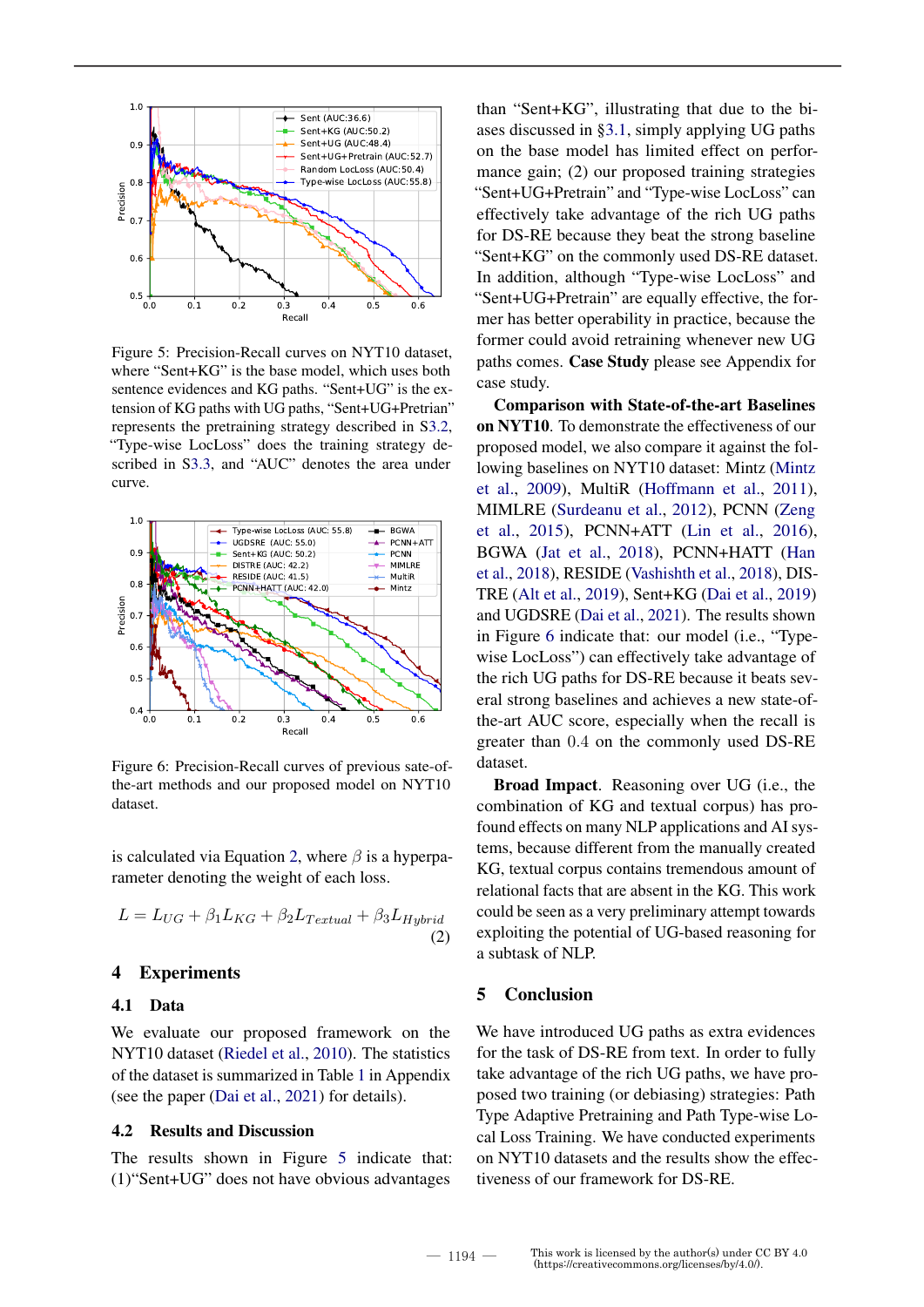### Acknowledgement

This work was supported by JST CREST Grant Number JPMJCR20D2, Japan.

## References

- Christoph Alt, Marc Hübner, and Leonhard Hennig. 2019. Fine-tuning pre-trained transformer language models to distantly supervised relation extraction. *arXiv preprint arXiv:1906.08646*.
- Qin Dai, Naoya Inoue, Paul Reisert, Takahashi Ryo, and Kentaro Inui. 2019. Incorporating chains of reasoning over knowledge graph for distantly supervised biomedical knowledge acquisition. In *Proceedings of the 33nd Pacific Asia Conference on Language, Information and Computation (PACLIC33)*, pages 19–28, Hakodate, Japan. Waseda Institute for the Study of Language and Information.
- Qin Dai, Naoya Inoue, Ryo Takahashi, and Kentaro Inui. 2021. Two training strategies for improving relation extraction over universal graph. In *Proceedings of the 16th Conference of the European Chapter of the Association for Computational Linguistics: Main Volume*, pages 3673–3684.
- Xu Han, Pengfei Yu, Zhiyuan Liu, Maosong Sun, and Peng Li. 2018. Hierarchical relation extraction with coarse-to-fine grained attention. In *Proceedings of the 2018 Conference on Empirical Methods in Natural Language Processing*, pages 2236–2245.
- Raphael Hoffmann, Congle Zhang, Xiao Ling, Luke Zettlemoyer, and Daniel S Weld. 2011. Knowledgebased weak supervision for information extraction of overlapping relations. In *Proceedings of the 49th Annual Meeting of the Association for Computational Linguistics: Human Language Technologies-Volume 1*, pages 541–550. Association for Computational Linguistics.
- Sharmistha Jat, Siddhesh Khandelwal, and Partha Talukdar. 2018. Improving distantly supervised relation extraction using word and entity based attention. *arXiv preprint arXiv:1804.06987*.
- Yankai Lin, Shiqi Shen, Zhiyuan Liu, Huanbo Luan, and Maosong Sun. 2016. Neural relation extraction with selective attention over instances. In *Proceedings of the 54th Annual Meeting of the Association for Computational Linguistics (Volume 1: Long Papers)*, volume 1, pages 2124–2133.
- Bonan Min, Ralph Grishman, Li Wan, Chang Wang, and David Gondek. 2013. Distant supervision for relation extraction with an incomplete knowledge base. In *Proceedings of the 2013 Conference of the North American Chapter of the Association for Computational Linguistics: Human Language Technologies*, pages 777–782.
- Mike Mintz, Steven Bills, Rion Snow, and Dan Jurafsky. 2009. Distant supervision for relation extraction without labeled data. In *Proceedings of the Joint Conference of the 47th Annual Meeting of the ACL and the 4th International Joint Conference on Natural Language Processing of the AFNLP: Volume 2-Volume 2*, pages 1003–1011. Association for Computational Linguistics.
- Chris Quirk and Hoifung Poon. 2017. Distant supervision for relation extraction beyond the sentence boundary. In *Proceedings of the 15th Conference of the European Chapter of the Association for Computational Linguistics: Volume 1, Long Papers*, pages 1171–1182.
- Sebastian Riedel, Limin Yao, and Andrew McCallum. 2010. Modeling relations and their mentions without labeled text. In *Joint European Conference on Machine Learning and Knowledge Discovery in Databases*, pages 148–163. Springer.
- Huan Sun et al. 2019. Leveraging 2-hop distant supervision from table entity pairs for relation extraction. In *Proceedings of the 2019 Conference on Empirical Methods in Natural Language Processing and the 9th International Joint Conference on Natural Language Processing (EMNLP-IJCNLP)*, pages 410–420.
- Mihai Surdeanu, Julie Tibshirani, Ramesh Nallapati, and Christopher D Manning. 2012. Multi-instance multi-label learning for relation extraction. In *Proceedings of the 2012 joint conference on empirical methods in natural language processing and computational natural language learning*, pages 455–465. Association for Computational Linguistics.
- Shikhar Vashishth, Rishabh Joshi, Sai Suman Prayaga, Chiranjib Bhattacharyya, and Partha Talukdar. 2018. Reside: Improving distantly-supervised neural relation extraction using side information. In *Proceedings of the 2018 Conference on Empirical Methods in Natural Language Processing*, pages 1257–1266.
- Daojian Zeng, Kang Liu, Yubo Chen, and Jun Zhao. 2015. Distant supervision for relation extraction via piecewise convolutional neural networks. In *Proceedings of the 2015 Conference on Empirical Methods in Natural Language Processing*, pages 1753–1762.
- Wenyuan Zeng, Yankai Lin, Zhiyuan Liu, and Maosong Sun. 2017. Incorporating relation paths in neural relation extraction. In *Proceedings of the 2017 Conference on Empirical Methods in Natural Language Processing*, pages 1768–1777.